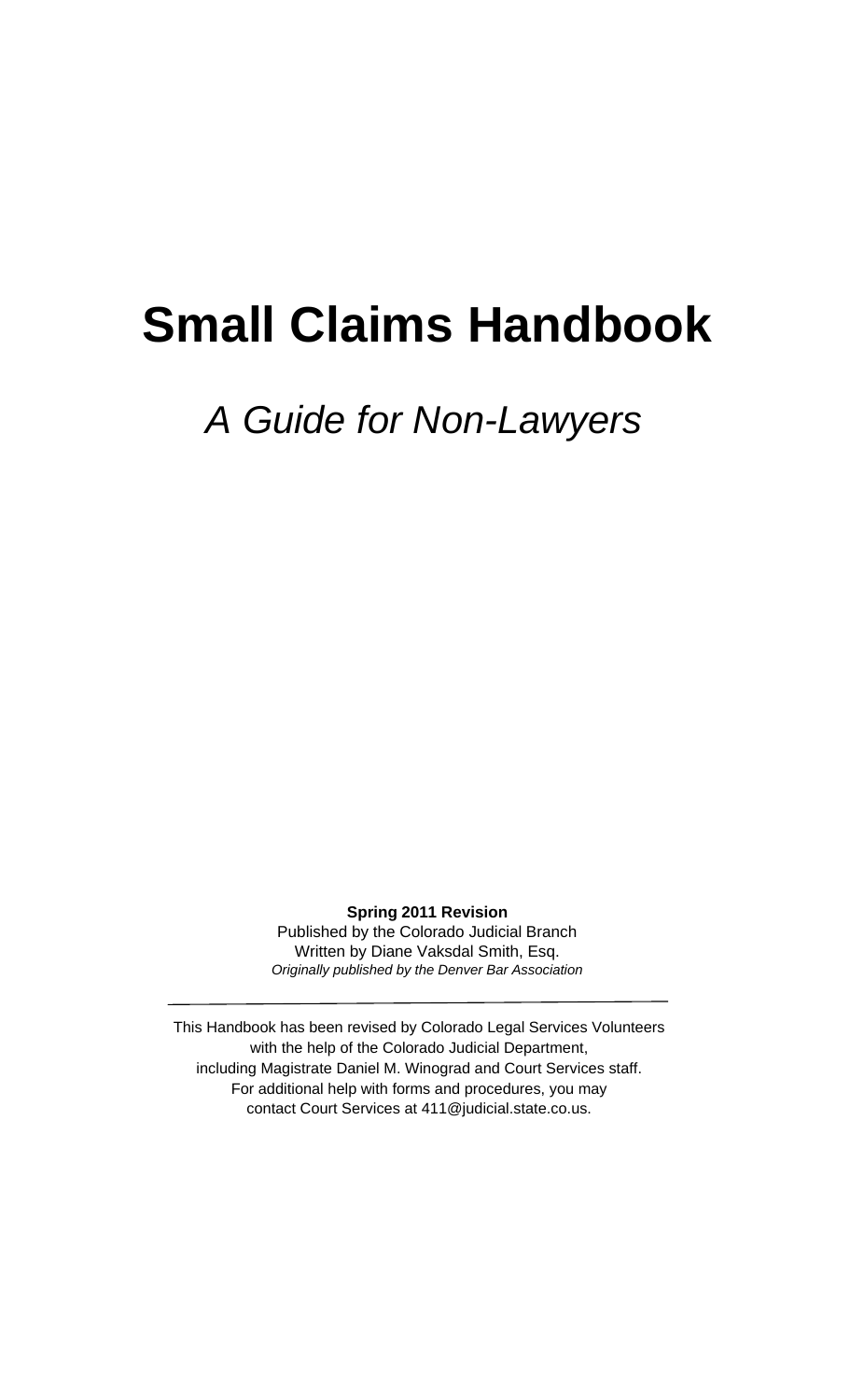**Please Note:** *Small Claims Court is designed for cases involving sums less than \$7,500. Lawyers generally need not be involved. However, there are still many detailed rules which must be carefully followed. You are strongly encouraged to review Colorado Revised Statutes §§ 13-6-401 through 417, and Colorado Rules of Procedure for Small Claims Court, Rules 501 through 521.*

*These statutes and rules are available in the reference section of any Colorado public library, and may also be* found on the web at www.courts.state.co.us. Go to that site, and to the right there is a column headed "Legal *Research." Click on "Colorado Revised Statutes" and you'll be able to find both the applicable statutes and rules.*

## **Is Small Claims Court Right for You?**

### **Can you get what you want?**

The Small Claims Court is a "court of limited jurisdiction." This means that the court cannot award more than \$7,500, even if your claim is worth more. You will have to waive your right to the amount that exceeds \$7,500, or you will have to bring your claim in a different court. You may also be entitled to recover your filing fee, service of process fee and interest.

In addition, the Small Claims Court can only handle certain kinds of claims. Basically, these are simple cases to recover money or property, perform a contract, set aside a contract, or comply with restrictive covenants. For example, a dispute between a landlord and tenant over the return of a security deposit can properly be brought in Small Claims Court. So can a case involving a car accident, where insurance did not cover the damages to a car.

You cannot have a jury trial in Small Claims Court. Under Colorado Revised Statute (C.R.S.) § 13-6-405(4), all claims are heard by a Magistrate, unless one of the parties timely requests that a Judge hear the case or unless that particular court location does not have a Magistrate. The Small Claims Court cannot hear cases of libel or slander, eviction, traffic violations, or criminal matters. For a full list of prohibited claims, see C.R.S. § 13-6-403.

There are some things the Small Claims Magistrate (or Judge) cannot do, even if you win. The Magistrate cannot order someone to stop calling you at 3 a.m. in the morning or saying bad things about you in public. If you need help of this kind, then you should not be in Small Claims Court.

### **Who can you sue in Small Claims Court?**

The party you are suing in Small Claims Court must meet one of the following qualifications to be sued in the County in which the Small Claims Court is located: The Defendant must either: (1) live in the County; (2) be a full- time student in the County; (3) be regularly employed in the County; (4) have a regular place of business in the County; or (5) be the Landlord in a claim concerning a security deposit paid by the Plaintiff to rent property located in the County. If the Defendant does not meet one of these qualifications, you cannot use the Small Claims Court in that County, but a different court either in the same County or in a different County may have jurisdiction to hear your case.

### **Can you get organized? Can you think on your feet?**

If you take your case to Small Claims Court, you have to be able to tell the Magistrate your story so that he or she understands why you are entitled to prevail in your case. You also have to be able to answer questions from the Magistrate or the other side. Before you go to Small Claims Court, you will need to gather evidence to present your claim, like a contract, pictures, or a set of bills.

Can you speak in public? If you go to Small Claims Court, you will have to make a public presentation with people watching you. Can you think and speak when you are feeling stressed? You will have to try and remain calm even with your opponent there, who you may think is lying about you and the situation.

If you cannot do this, you should not be in Small Claims Court.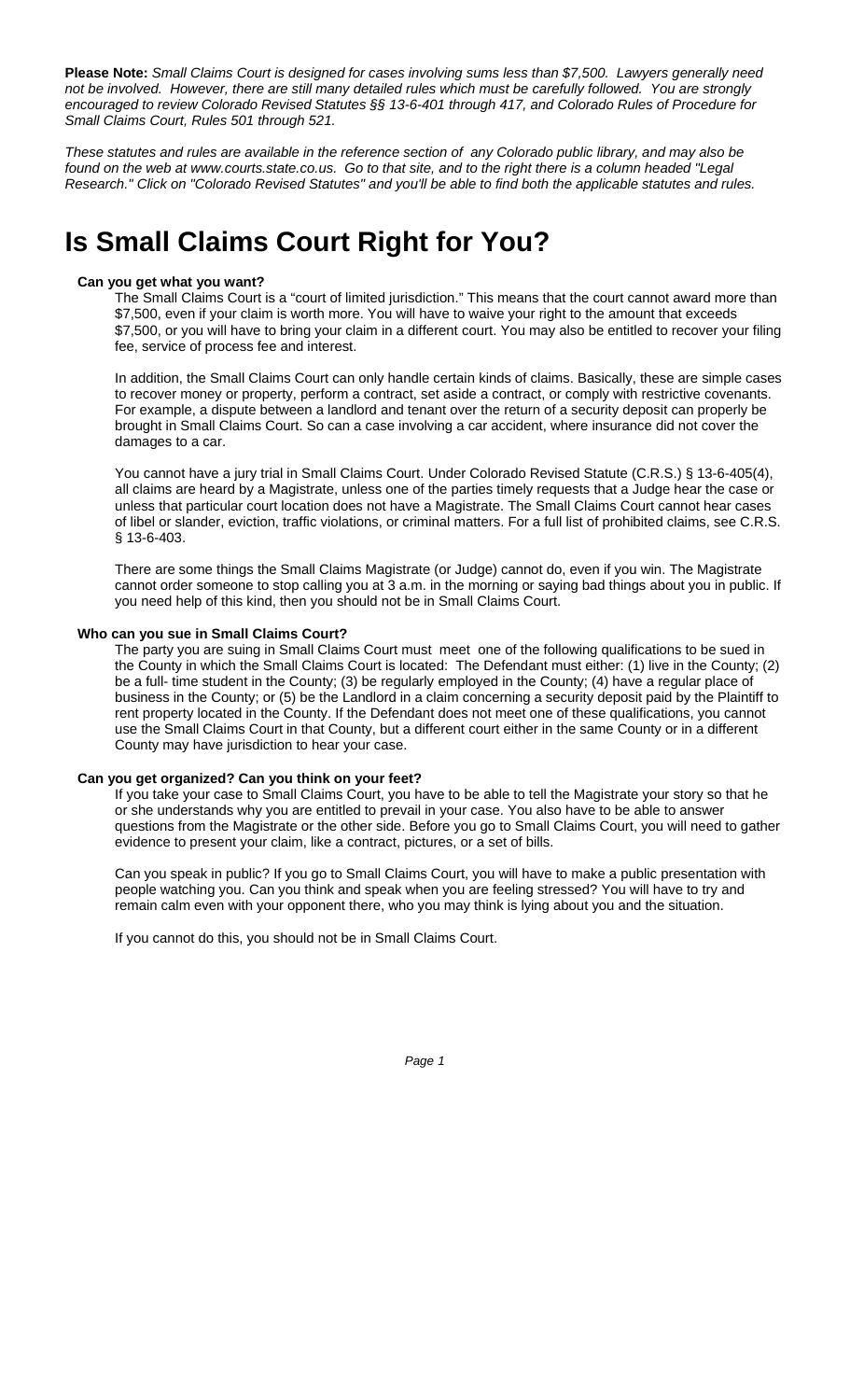# **Is it Better to Settle than to go to Court?**

### **If you win, can you collect?**

Does your opponent have any money? Is your opponent likely to have any money in the future? You have to think about the person you are dealing with. A retired person on Social Security probably isn't going to be better off in the future than he or she is now, so collecting a Judgment, now or in the future, can be difficult.

If you are unlikely to collect, or if you have to hire an attorney to help you collect a Judgment, it may not make much sense to spend the time to go through a Small Claims trial. However, a Judgment might be collectable in a few years, even if it can't be collected now. Maybe your opponent just started a new job and may be able to pay in the future. Remember, Judgments are valid for at least six years.

### **If you lose, can you pay?**

This is a hard question for most people to answer unemotionally, because they believe they have a great case and couldn't possibly lose. But someone always loses. People often confuse what's fair or moral with what's legal. Before going to court, you have to take a realistic look at what happened. Tell people about your case and see how they react. If there is a possibility you might lose, you have to think about how you will pay a Judgment.

Settlement is always an alternative. Many cases settle, even if there are attorneys involved. If you settle, you can structure your own result, rather than having a Magistrate do it — you know what you can afford, and the Magistrate doesn't. If the court has mediators, they can assist you in trying to reach a settlement.

If you decide to go to court, the procedures for Small Claims are simple, but they have to be followed. This Handbook will help, but there is also a great deal of information about Small Claims on the Internet. You can access the Internet at a library if you do not have access at your home. To research the topic online, start with www.courts.state.co.us, click on the Forms tab, choose Small Claims and choose Local Small Claims Practices on the right side of the page. This information will tell you information about the court you will be in. If you click on the Forms tab and select Small Claims again, you will see several forms that can be printed from the site or requested from any Small Claims clerk. Be sure to review JDF 248, Small Claims Instructions. The Small Claims clerks are not allowed to give legal advice, but can be very helpful with answers to questions about Court

jurisdiction, operations, and procedures, and with guidance in completing the necessary forms. The forms include a lot of detailed information for both the Plaintiff (the person who started the case) and the Defendant (the person responding to the Plaintiff).

### **Procedures**

### **Complaint**

If you are bringing a claim, you will need a form called a "Notice, Claim and Summons to Appear for Trial" (called a Complaint), JDF 250. You can get this form from the courthouse, or visit the Judicial Branch website at

www.courts.state.co.us (click on Forms then Small Claims to find and download the form).

The first section asks for information about the person bringing the Complaint, called the "Plaintiff." Make sure to complete all of the information that is asked for in the form, including your telephone numbers. The second section asks for information about the person(s) or organization(s) you are suing, called the "Defendant." Make sure that you sue the right person or organization. Also, make sure all of the names are spelled correctly. For example, if you want to sue a corporation, you write "Jones Corporation" in the Defendant section. If you want to sue the corporation and one of its employees, you write "Jones Corporation and John Jones, individually." If you don't correctly name the right party and you win, you may not be able to collect your Judgment.

The third section requires you to name the "registered agent" if you are suing a corporation, Limited Liability Company or various other types of business entities. If a corporation wants to do business in Colorado, it must have a registered agent to receive legal papers, such as the Complaint. You can find out who this person is by calling the Colorado Secretary of State or find the information online at www.sos.state.co.us. There is no charge for the call or the information. You have to serve the registered agent, an officer or certain types of managerial employee of the corporation, or your case could be dismissed.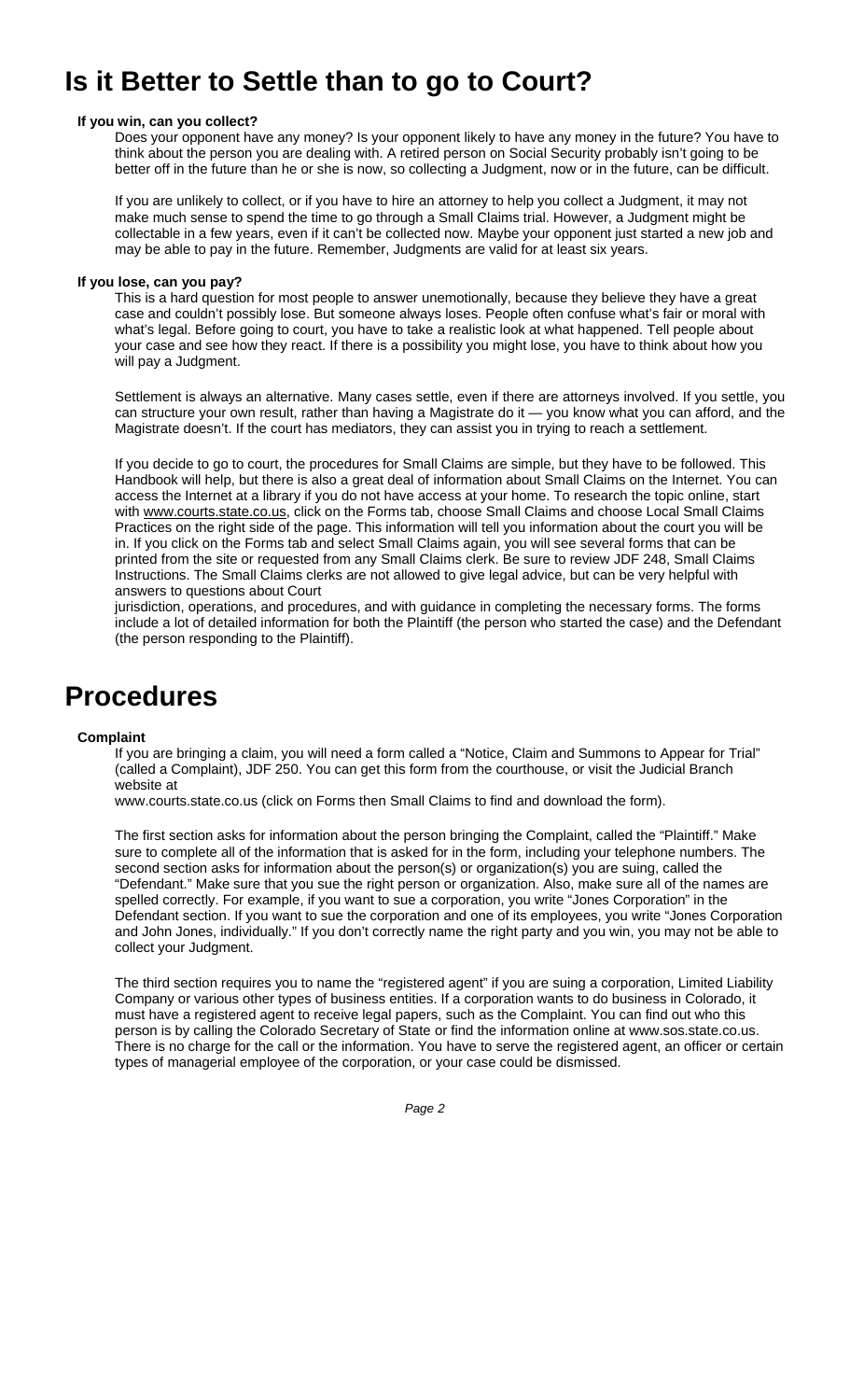The third section also asks for further basic information about the Defendant, which is designed to make sure that the Small Claims Court has the authority to hear your case. If the Defendant does not live in, work in, or go to school at a college or other institution of higher education in the county where you are filing the case, you need to go to the Small Claims Court in the county where he or she does, the exceptions being landlord/tenant (if the Defendant is the Landlord) and restrictive covenant claims.

The fourth section (Notice and Summons to Appear for Trial box) will be filled out by the court clerk when you file the Complaint. The date included in this section is your trial date.

The fifth section asks for a description of the Plaintiff's claim; for example, the amount of money/property you want to recover. You need to explain the basic facts of your case. This does not have to be detailed. For example, "I left my shirt with Jones Company to be cleaned, but they ruined it. It was a brand-new shirt." You will have your chance to present more detail at your trial. You should not attach any documents, exhibits or explanations to the Complaint.

After you fill out the basic information, you have to sign and date the Complaint form.

### **File/Filing Fee**

Once you have completed the form, take it to the courthouse and give it to the clerk of the court who is responsible for accepting new cases - this is called "filing." When you file the Complaint, you will have to pay a filing fee. The fee that you will have to pay depends on the amount of your claim. The court clerk can tell you how much to pay for the filing fee. The filing fees can also be found at www.courts.state.co.us</u>. Go to and select the Forms tab, in the drop down select Filing Fees. Select the Filing Fees (JDF 1) document to see how much you will have to pay to file your case.

You could ask the courts to waive your filing fee if needed. You will need to complete another form to do that. Go to www.courts.state.co.us. Select Forms and in the drop down list select Miscellaneous. Select Motion, Order and Information to Waive Filing Fees. Read what is called the Guide for Determination of Indigency. If you think you are indigent, complete JDF 205 and 206 (which can be found on the same webpage as the Guide for Determination of Indigency) and file with the court. If you file a fee waiver request it is not guaranteed that your filing fee will be waived, the court decides and will let you know.

### **Service**

The Small Claims Rules set out the procedure for serving the Complaint on the Defendant. (Rule 504 establishes the procedure for service; the Small Claims Rules are found in Volume 12 of the Colorado Revised Statutes.) Generally, a person who is not involved in the case or not a family member of someone involved in the case, such as a sheriff or a private process server, needs to deliver the Complaint to the Defendant or the registered agent. The Plaintiff has to pay a fee to have the Defendant served.

Alternatively, the form can be mailed by certified mail by the clerk of the court. The Plaintiff will have to pay the cost for certified mail at the time the Complaint is filed. If the certified mail cannot be delivered, the Plaintiff may still have to get the sheriff or a process server to deliver the Complaint.

The Defendant must be served with the Complaint at least 15 days before the trial date. If not, the trial date will probably have to be rescheduled. The Plaintiff will get back a form that shows service was completed, including the date of service. This form must be filed with the court at or before your trial.

### **Response/Counterclaim**

The Response, which is found on the back of Part 2 of the Notice and Summons to Appear for Trial, is the Defendant's opportunity to describe the facts that show why the Defendant thinks the Plaintiff's claim is not valid. This is called the Defense. The Defendant can also file a Counterclaim with the Response. A Counterclaim is a claim by the Defendant against the Plaintiff.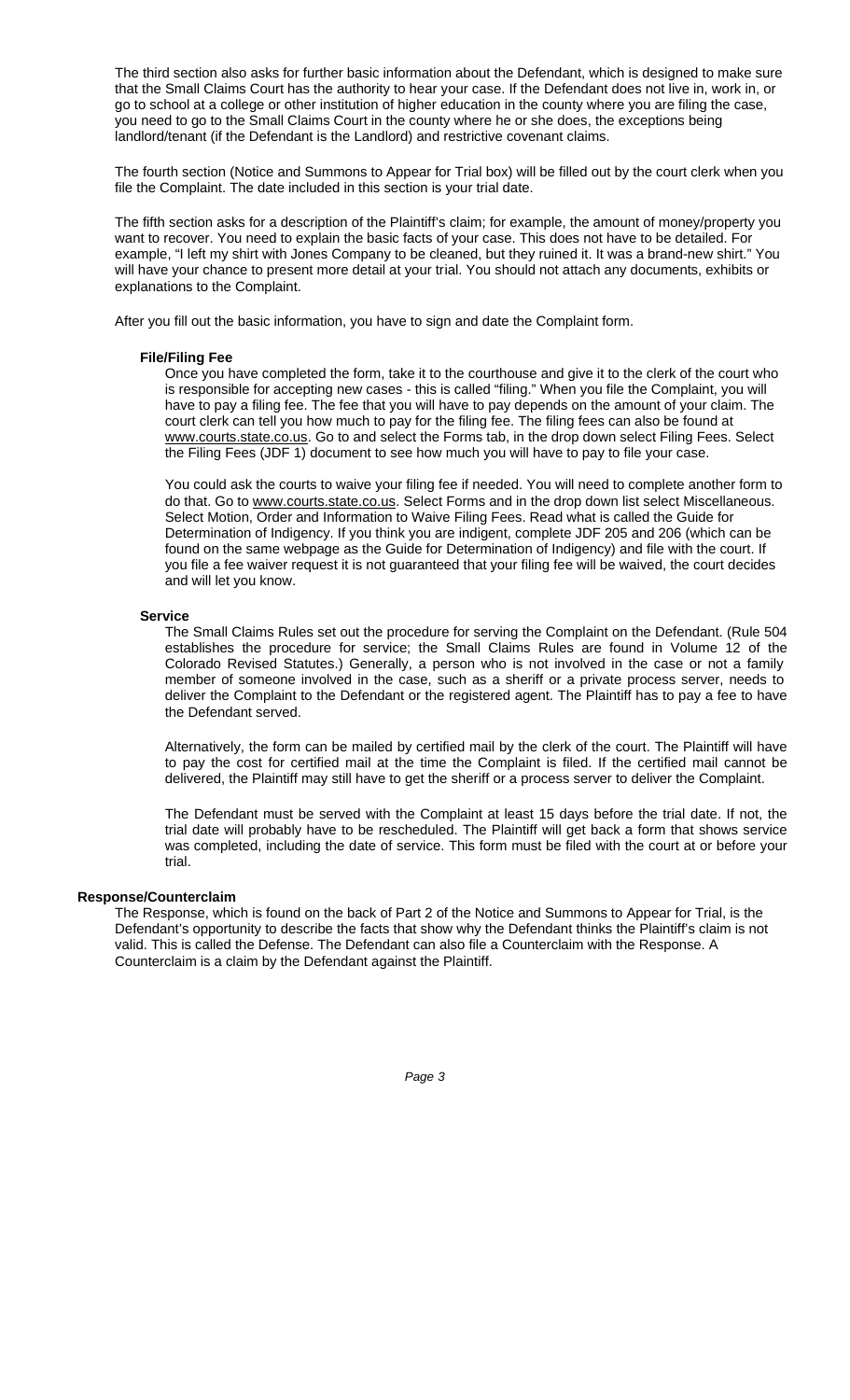The following is an example of a Response and Counterclaim:

- Ann files a claim against Company A. She says they did not cater her wedding reception according to the written contract she entered into with Company A. She paid a deposit of \$2,000 and still owes \$2,000. In her Complaint, Ann says that she wants her \$2,000 back and she does not want to have to pay Company A any more money because they ruined her wedding reception.
- Company A files an Answer, stating that they should not have to pay Ann back the \$2,000 deposit, because they carried out their end of the bargain. Company A also files a Counterclaim asking the Small Claims Court to order Ann to pay the remaining \$2,000 because they properly catered the reception.

There are some special rules that apply to Counterclaims. First, the Counterclaim should arise out of the same situation or set of facts as the Plaintiff's claim. Second, it cannot exceed \$7,500 or the Defendant must be willing to accept a maximum of \$7,500. Third, a Defendant does not have a right to have a third party brought into the case in order to resolve the Counterclaim. Fourth, the Counterclaim cannot be subject to any other court proceeding. If these conditions are met, then the Defendant has a Counterclaim that arises out of the same set of facts, and it must be brought in the case with the Plaintiff or it is waived.

Normally, the Defendant's Response and/or Counterclaim will be filed at the first scheduled trial date, unless the Defendant objects to the use of a Magistrate or if the Defendant has a Counterclaim for more than \$7,500 and is not willing to accept less. If either or both of these are true, then the Defendant must file the appropriate Notice along with the Response and/or Counterclaim at least seven days before the trial date. If the Defendant has a Counterclaim for less than \$7,500 and files it too close to the trial date for plaintiff to be able to prepare to respond to it, then the Plaintiff can ask the court to reschedule the case, so that the Plaintiff has time to prepare a Response to the Defendant's Counterclaim.

This is an issue of fairness.

The Defendant will have to pay a filing fee, just like the Plaintiff. The fee to be paid by the Defendant depends on how much the Plaintiff is claiming, whether the Defendant makes a Counterclaim, and whether the case is removed to county or district court.

These fees are due whenever the Defendant files a Response, whether seven days before trial or at the time of trial. The fee must be paid with the first document filed by the Defendant, even if that Document is a request to change the court date or is some other type of motion or request.

### **Attorneys**

In order to keep this process as simple as possible, participation of attorneys in Small Claims Court is discouraged. Many people, however, find it uncomfortable to formally and publicly present their own Complaint or Defense, so there are exceptions to this.

The Defendant may choose to hire an attorney, and must give seven (7) days Notice to the Court that an attorney will be hired. The Notice of Representation can be found at www.courts.state.co.us, go to Forms, select Small Claims and the form JDF 256. If the Defendant files a Notice of Representation, however, and then appears in Court without an attorney, or fails to appear at all, the Court could find the Defendant acted in bad faith, and could award costs, including attorney fees, to the Plaintiff.

If the Defendant gives Notice of intention to hire an attorney, the Plaintiff will then also have the right to hire an attorney, and need not give Notice of his/her election to do so.

If either party happens to be an attorney, the other party may be represented by an attorney, again without giving Notice.

Even with participation of attorneys, if the case remains in Small Claims Court, it will still be handled according to the Small Claims Court Rules and Procedures.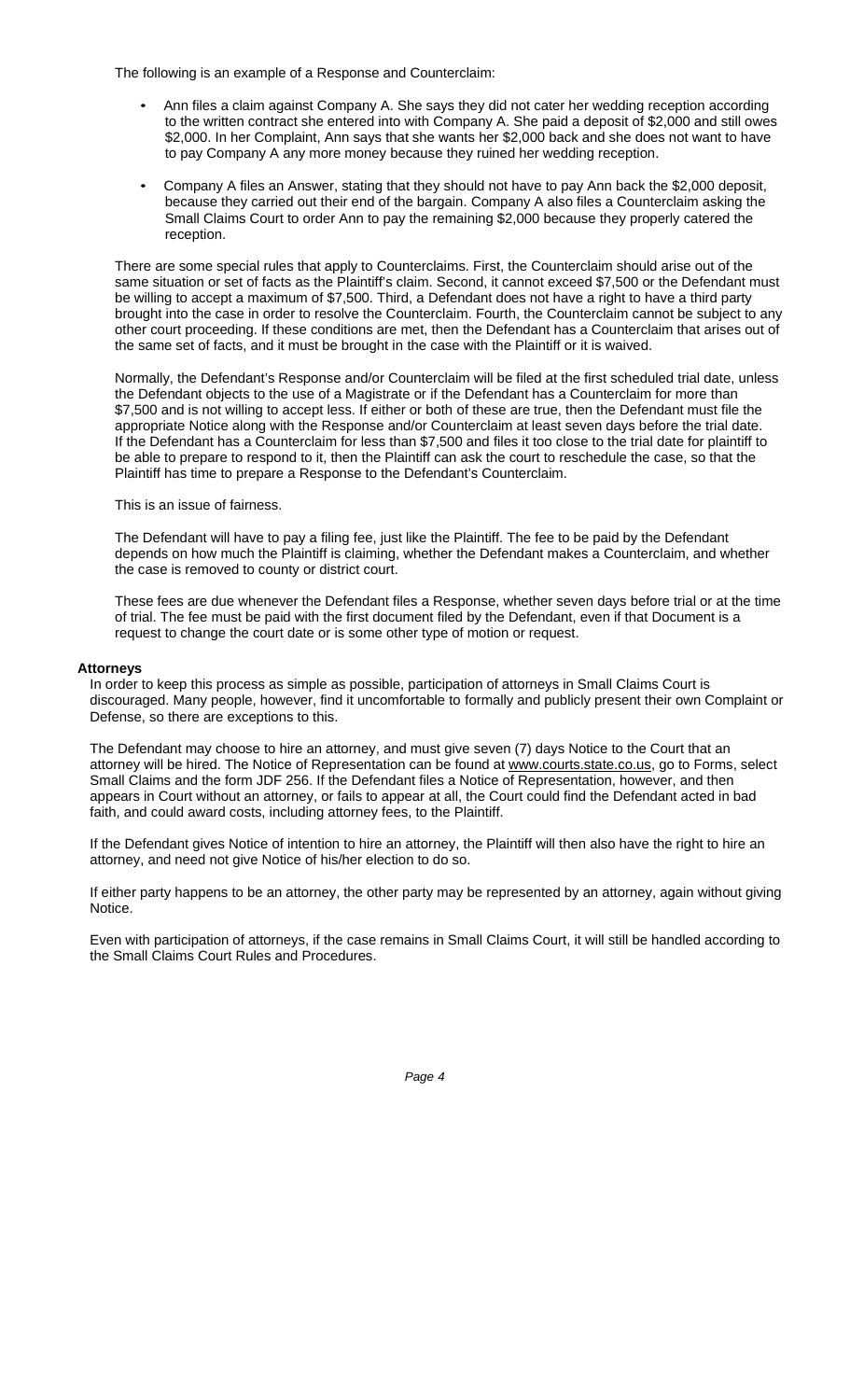# **Know Your Case - the Judge Can't**

During any session of Small Claims Court, the Magistrate will handle lots of different cases. Your case is important, but he or she will have limited time to spend hearing your case. Your job as the Small Claims litigant is to prepare so that when you talk to the Magistrate, he or she will be able to quickly and easily understand what your part of the case is about. That means you need to begin preparing as soon as possible after the filing of the Complaint, or the service of the Response.

### **Read the papers the court gives you!!**

The first step is to read and understand the paperwork. You may think this is obvious, yet many people never bother to read the papers they receive. Thorough instructions for both Plaintiffs and Defendants can be found on both the Plaintiff's and Defendant's Notice, Claim and Summons to Appear for Trial. If you have questions about the papers, you can ask the clerk to help you. But remember, the clerk cannot give you legal advice - he or she can only answer questions about the court's procedures and how to fill out the forms.

### **Make notes of what you want to say**

Speaking in public is difficult for many people. In court, few people (even lawyers and Magistrates) can remember everything they need to say without notes. So, before you go to court - as soon as you know that a court date has been set - you should make notes of the facts that are important for your case. It does not have to be and should not be complicated. Remember, the Magistrate only has a short time to hear your case. Think about the simplest, clearest way to explain your case.

Maybe you want to make notes based on the sequence of events. For example, a Plaintiff would say:

- On June 1, I signed a contract with Company A to clean my carpet. I paid a deposit of \$50. They were supposed to be at my house on June 5. On June 5, I waited for them in the morning, but they never came.
- For the next week, I called at least once a day and spoke to the manager, Bob, about when they would be there. He arranged an alternate day, but they never showed up. Then I asked him to return my \$50, but a check never came. Please make them give me my money back.

The Defendant might say:

• On June 5, we went to the address listed on the contract, as we agreed. When we got there, no one was home. We waited an hour, but no one came so we left to do other jobs. The contract says that if the person is not there, they forfeit their deposit, so we get to keep the \$50.

Maybe you want to give the Magistrate a "picture" of the events. The Plaintiff might say:

• We hired a cleaning lady to come in and clean the apartment. She spent four hours cleaning, and when she left, the apartment was spotless.

The Defendant might say:

• I rented an apartment to Mr. and Mrs. Jones. When they left, the apartment was trashed. It was dirty and the carpets were torn up off the floor. The window in the kitchen was broken and the drains were all plugged. We kept their security deposit to pay for the damage, after we gave Notice that we were going to.

You should describe your case in the way that makes sense.

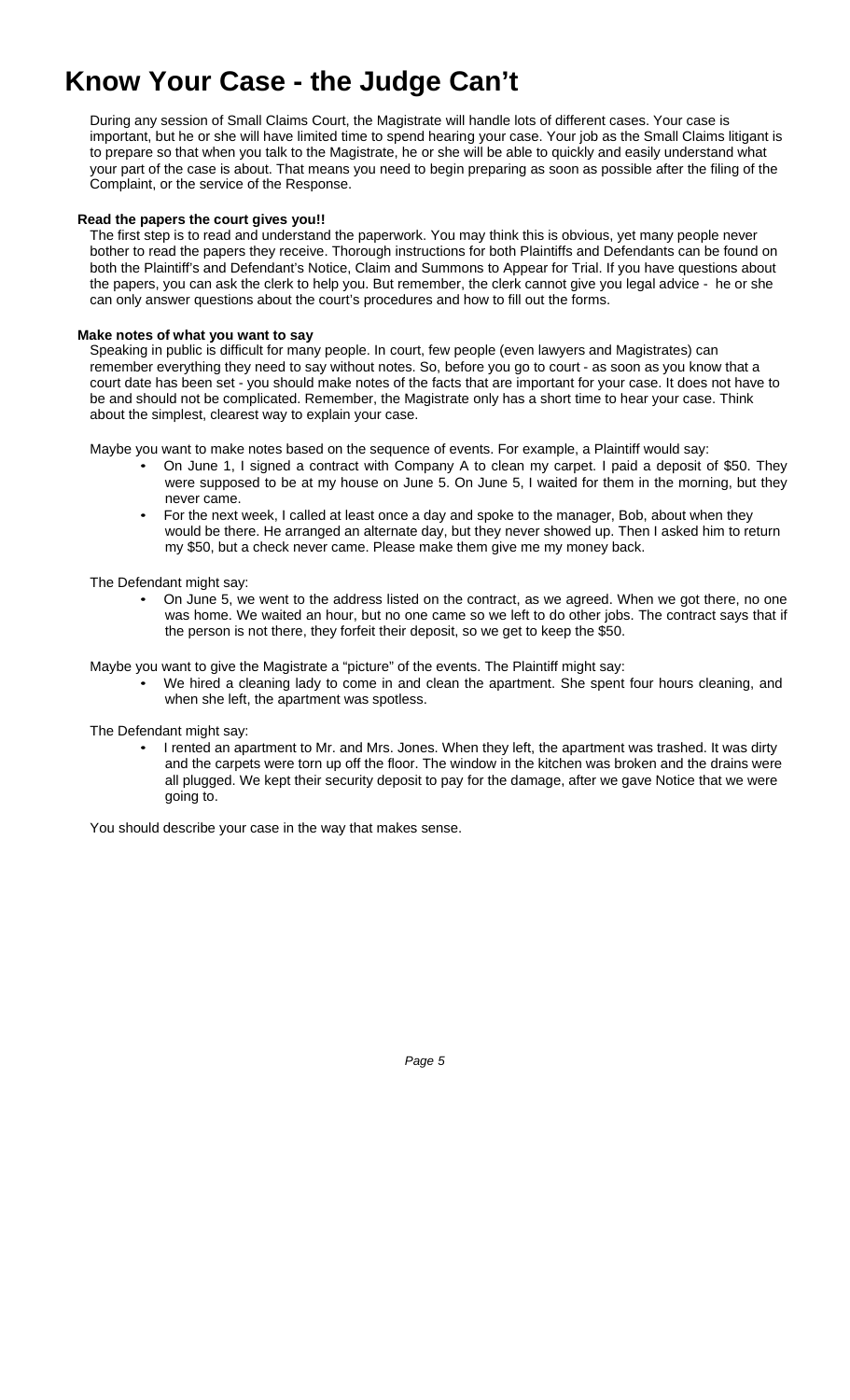### **Decide what evidence you need and put it all in one place**

"Evidence" means the things that prove your case. If your case is about damage to your car, you probably need to take pictures and bring those to court. If your case is about a suit the dry cleaner ruined, bring the suit and the dry cleaner bag to court. You might need to bring a list of damages, if there are different pieces to sort out.

You need to decide the best way to present your evidence.

Photographs are usually very helpful if the "thing" that caused the problem is too large to bring to the courtroom. For example, you may claim that someone didn't paint your car properly. The paint had lots of little runs and bubbles, and the person doing the paint job didn't paint underneath the bumpers. You think you should not have to pay for that defective job. The car is too big to bring into the courtroom. You could bring it to the court and park it in the lot, but the Judge probably does not want to recess court and go out in the lot to look at the car. It would make the court security guards nervous - they would have to keep people safe outside and then redo all the security screening before anyone came back into the courtroom. Under these circumstances, it would be helpful to bring photographs of the car to court. But you have to think about how well the photographs prove your claim. If you take photographs from 20 or 30 feet away, they won't show little runs and bubbles or the unpainted areas under the bumpers. You need to take close-up shots, so the Magistrate can see what you are talking about.

You might want to make a chart showing a time line of important events or a diagram showing how the event happened.

If your damages include out-of-pocket expenses, you might want to give the Magistrate all of the receipts. For example, you hired the Defendant to paint a room for a total of \$40 but he didn't do it, so you paid \$50 for paint and equipment and \$50 for someone else to do the work. You should have receipts for all of these expenses.

You might decide that videotapes or recordings are helpful evidence. If you do, make sure that the equipment you need is available in the courtroom. Because everyone in the courtroom must be able to see the same evidence at the same time, you may not be allowed to show the Magistrate pictures or videos that are saved on your cell phone or laptop computer. You should notify the court in advance of your trial if you will need to show electronic media at your trial, so that appropriate equipment can be available in the courtroom

If you get really nervous when you have to speak in public, you might want to type up your notes and hand those to the Magistrate to read along with you.

Whatever evidence you use should be organized in the way that you will tell the Magistrate about your case. If your case is about a contract, that should be the first item in your pile of documents. If you are arguing about a specific item on a specific bill, bring that particular page of the bill with the item highlighted. Don't just bring a pile of documents and expect the Magistrate to understand your case.

All of the things that you present as evidence should be held together with a staple. You should also bring a second set of copies for the Party on the other side of the case. Again, make it as simple as possible for the Magistrate, because then he or she can listen to you rather than shuffling through a bunch of papers. If the Magistrate is hunting through papers, he or she is probably not listening to you. That is not good.

### **Decide what witnesses you need, if any, and bring them to court**

If your case is about what a contract says, the best evidence is the contract itself. But, sometimes a piece of paper or a photograph will not prove your side of the case. For example, you might want to prove that someone promised you something, but that promise was never written down. If that promise was made in front of a witness, you should bring the witness with you to testify. If your case is about the way a car accident happened and someone was with you in the car, bring that person to court.

You may need an "expert" witness. A person is an expert in a particular field if he or she has knowledge, skill, experience, training, or education that most people don't have. For example, maybe your case is about car repairs or plumbing repairs that were not done correctly. Don't assume that you or the Magistrate knows about things like that. You probably want to bring a witness with you who is an auto mechanic or a plumber to testify as an "expert" witness. If the Defendant, an auto mechanic, stands up and talks about how the parts fit together and how she never worked in the area that blew up, you may not know enough to contradict her. But your expert can stand up and explain why the mechanic's testimony is not right or doesn't make any sense.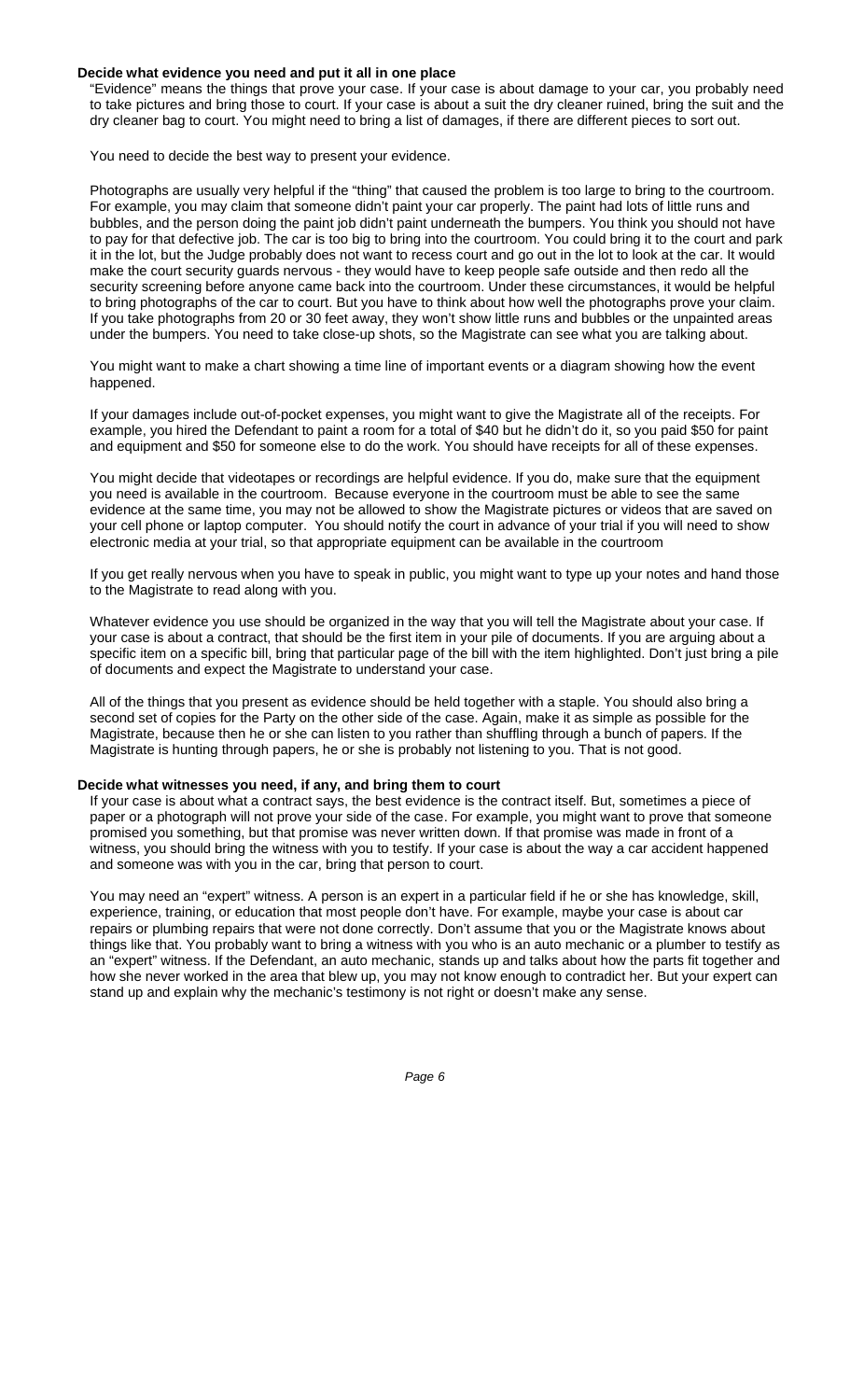If a witness does not want to come voluntarily, you can get a subpoena at the clerk's office. A subpoena is a court order that instructs the witness to appear at the place, time, and date listed in the subpoena. You will need to have that person served with a subpoena and pay a witness fee, just as if he or she were being served with other court papers: that is, in person by someone who is not associated with your case. If the subpoenaed person does not show up, the Magistrate can issue an arrest warrant to make him or her appear. If your case depends on one person's knowledge, but that person isn't there to testify, you will have a tough time proving your case and your chance of losing is greater. So do some troubleshooting ahead of time. Subpoena witnesses if you really need them. Make sure the witnesses (and you) know which courthouse you are all supposed to be at. Some jurisdictions hold Small Claims Court in two or more places. You should also make sure the witnesses know what time court will start.

### **Visit court ahead of time**

How many times have you been in court? For many people, the answer is "never." Some people have gone to court for other things, like a traffic ticket, but have not had to speak or present evidence. The courtroom can be a scary place because it's unfamiliar. If you can, visit court ahead of time. You can see where the Magistrate sits and where you will sit when you talk to him or her. You can see where the other side will sit. You can plan your case, because you can see what other people do and whether it works.

If you are well-informed, you will be calmer and it will be easier to present your version of the case and respond to the other side's version or the Magistrate's questions. This will help improve your chances of getting what you want, whether you are the Plaintiff or the Defendant.

If you have questions about the procedures, Magistrates or clerks will usually be happy to answer them, as long as you don't interrupt court.

### **Practice, practice, practice**

Read over your notes lots of times, out loud. Talk to the walls or your pet. You will get used to the sound of your own voice, and you will become familiar with the facts of your case. That will make it easier to tell your side of the case and then to listen to the other side or the Magistrate when you are not speaking.

### **Everything you Need to Know for Trial You Learned in School**

### **Be on time**

Better yet, be early. If you aren't there on time, it can mean that you lose your case. If the Plaintiff appears, but the Defendant doesn't, the Magistrate can enter a default. That means the Defendant loses, without an opportunity to be heard, and the Plaintiff will probably get everything he or she is asking for. If the Defendant appears, but the Plaintiff doesn't, the Magistrate can enter a default or dismissal with prejudice. That means the Defendant wins and the Plaintiff will not have a chance to bring that claim again anywhere else. (If the Defendant is on active duty in the military, special rules apply. See Rule 515 for details.)

However, if a dismissal or default is entered, the losing party can ask the Magistrate to change his or her mind. The losing party will have to file a "Motion to Set Aside" within 30 days of the Judgment or dismissal and explain why he or she did not appear at court when scheduled. These Motions are not usually granted — the losing party really has to make a strong case showing why he or she could not be in court. Magistrates don't like to grant these Motions because other people were able to be there on time.

The moral of the story is to show up and be there on time.

### **Never be rude**

TO ANYONE!! The Magistrates, the clerks, and the courtroom deputies always talk before court starts. If you act badly, the Magistrate will know before he or she ever comes into the courtroom. This is not the first impression you want the Magistrate to have.